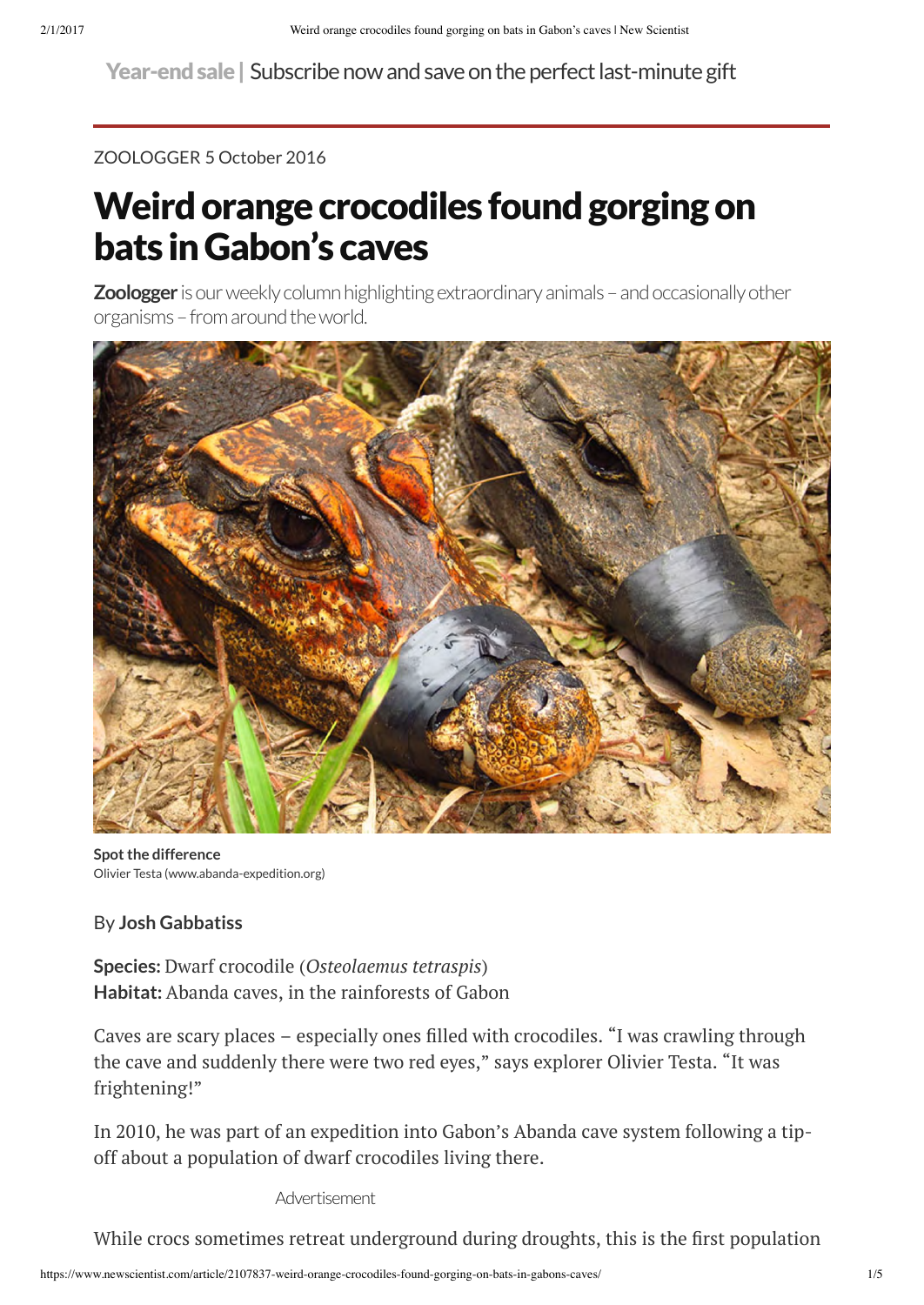documented taking up long-term residence in caves.

The team's crocodile expert, [Matthew Shirley](https://www.researchgate.net/profile/Matthew_Shirley2) from the Rare Species Conservatory Foundation, soon realised why they had done so: a bounty of ready-made snacks was falling into the water or lining up to be plucked off the cave walls.

"You walk in and there are just bats and crickets everywhere," he says. "The crocodiles are pretty good hunters anyway, but even if they didn't have to pull bats off the walls, there are individuals falling to the floor all the time."



Olivier Testa (www.abanda-expedition.org) **Flying snacks**

Thanks to a steady diet of bats and other cave critters, the crocs appear to be in better physical condition than their forest counterparts, especially the young ones.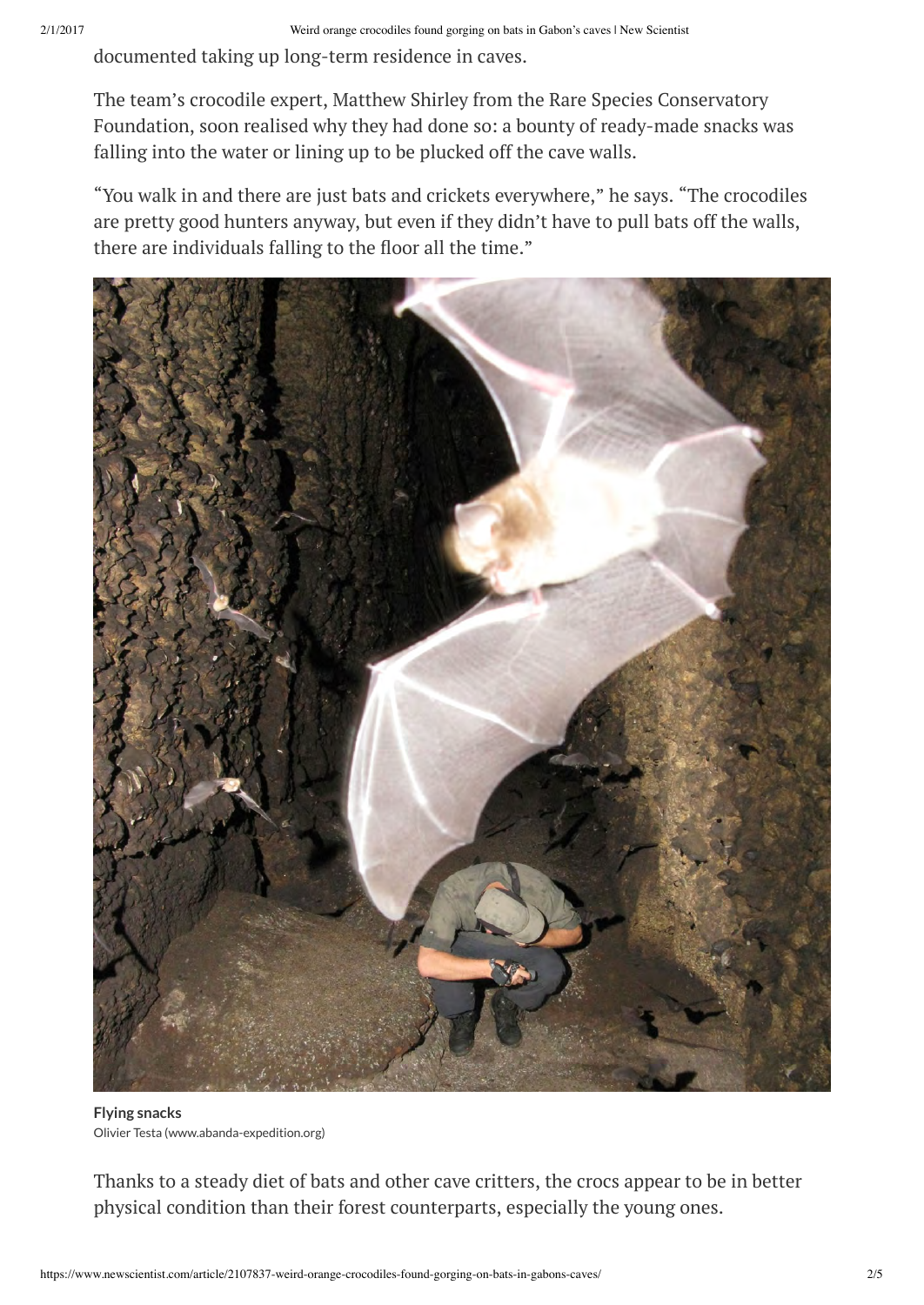With at least 5 kilometres of caves to occupy, it's difficult to precisely know how many crocs are taking advantage of this banquet. However, based on the team's exploration up to 100 metres into the cave system, Shirley reckons there are at least 50, and probably many more.

## Orange is the new black

As the team headed further into the caves, they made an unexpected discovery: in the deeper recesses, the older, dark-coloured males had become paler, turning a bright orange. Were they losing unnecessary pigment in a similar way to other cave-dwelling animals, such as Mexican blind cavefish?

Shirley doesn't think so. Cave crocs must maintain contact with the outside world for one simple reason. "They cannot reproduce in the caves," he says. "It's a nesting ecology thing: they need big mounds of rotting vegetation to lay their eggs in."



Olivier Testa (www.abanda-expedition.org) **Hard to catch**

So while the crocodiles appear to spend the entire dry season in the caves, they emerge during the wet season – at least to breed. Instead of the colour change marking an early stage of subterranean adaptation, Shirley has a more disgusting explanation.

The water these [crocodiles](https://www.newscientist.com/article/dn26505-groovy-teeth-helped-giant-crocs-crunch-turtle-shells/) swim through is essentially an alkaline slurry formed from bat droppings. "The urea in bat guano makes the water very basic," he says. "Eventually that will erode away the skin and change its colour."

Bizarrely, this is similar to the chemical treatment applied to crocodile skin so it can be turned into belts and wallets.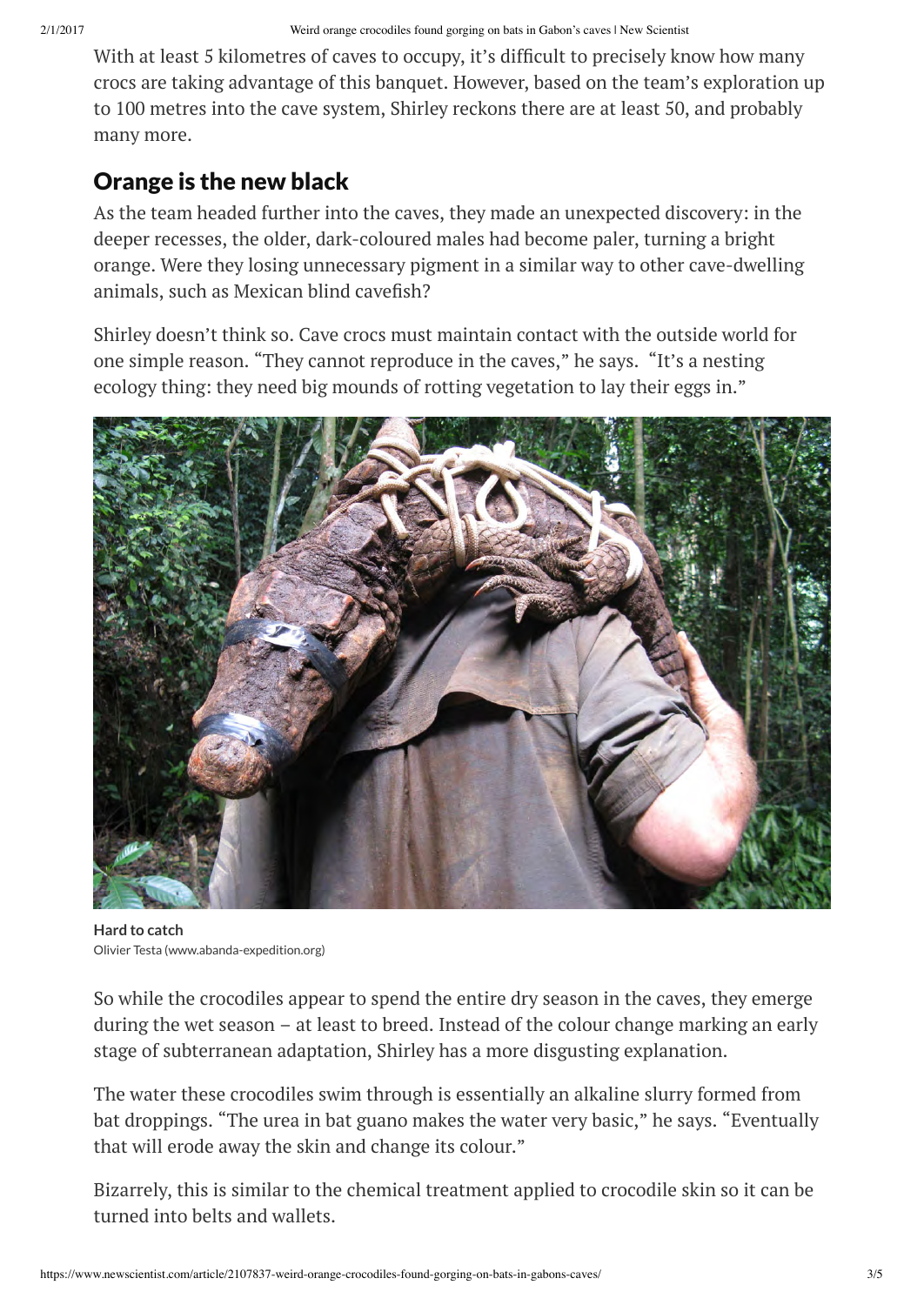Dwarf crocs in Gabon are in little danger of becoming belts, but they are hunted extensively for bushmeat.



Olivier Testa (www.abanda-expedition.org) **Crocs swim in a slurry of bat droppings**

Thankfully, Shirley thinks the Abanda population avoids this threat, citing the difficulty he had capturing them in narrow, often impassable, tunnels – "and I consider myself to be fairly good at catching crocodiles".

## **Journal reference:** *African Journal of Ecology***,** [DOI: 10.1111/aje.12365](http://onlinelibrary.wiley.com/doi/10.1111/aje.12365/full)

[Read more: W](https://www.newscientist.com/article/dn28771-these-baboons-and-lemurs-have-left-the-trees-to-live-in-caves/)[hen crocodiles roamed the Arctic](https://www.newscientist.com/article/mg19826611-200-when-crocodiles-roamed-the-arctic/)[; These baboons and lemurs have left the](https://www.newscientist.com/article/dn28771-these-baboons-and-lemurs-have-left-the-trees-to-live-in-caves/) trees to live in caves

[A shorter version of this article](https://www.newscientist.com/article/mg23230952-000-weird-orange-crocodiles-found-gorging-on-bats-in-gabons-caves/) was published in *New Scientist* magazine on 15 October 2016